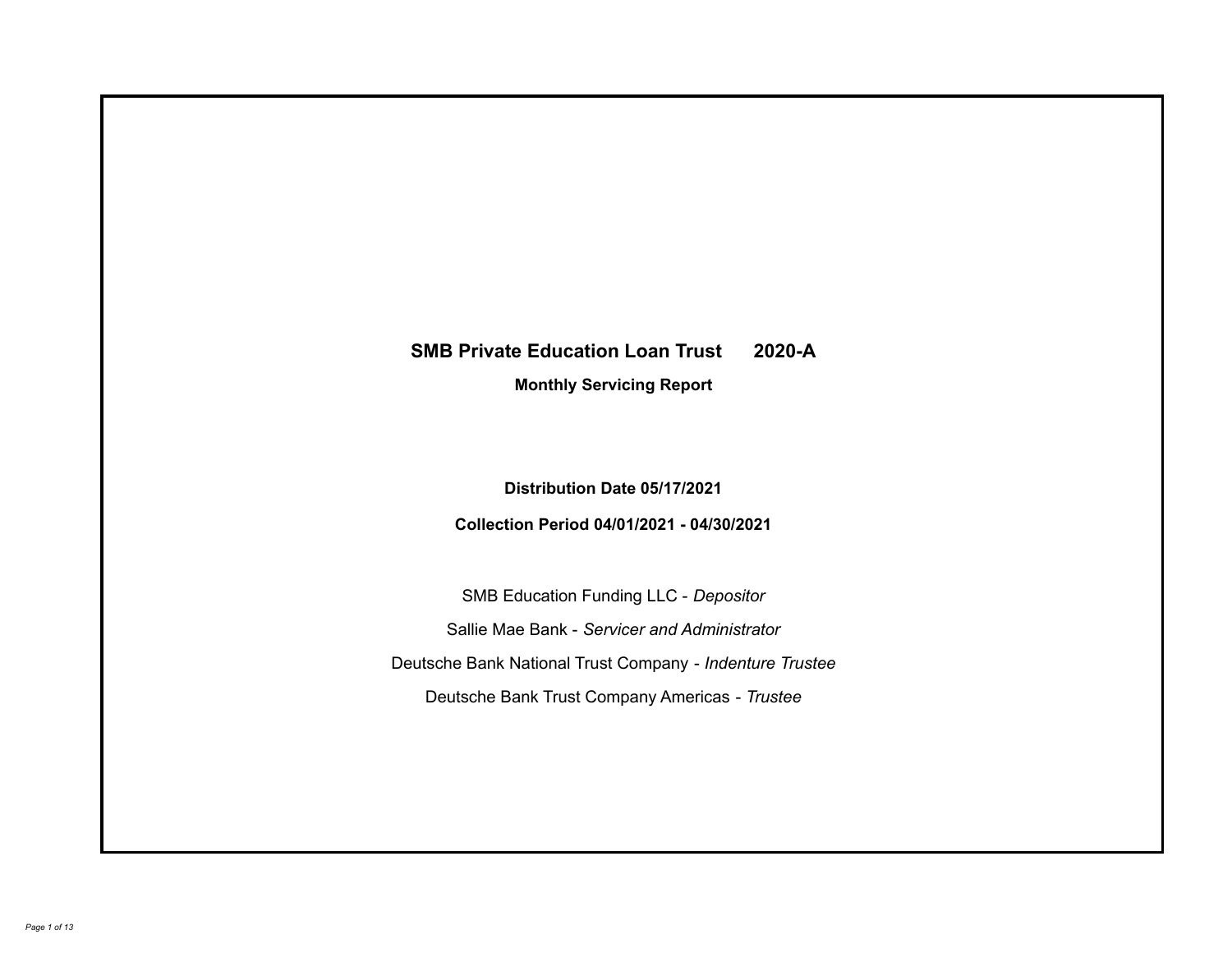A

| <b>Student Loan Portfolio Characteristics</b>                                                                             | <b>Settlement Date</b><br>02/12/2020 | 03/31/2021                                         | 04/30/2021                                         |
|---------------------------------------------------------------------------------------------------------------------------|--------------------------------------|----------------------------------------------------|----------------------------------------------------|
| <b>Principal Balance</b><br>Interest to be Capitalized Balance                                                            | \$633,058,651.76<br>43,030,628.43    | \$537,390,875.49<br>38,300,881.42                  | \$529,081,329.00<br>39,057,729.51                  |
| Pool Balance                                                                                                              | \$676,089,280.19                     | \$575,691,756.91                                   | \$568,139,058.51                                   |
| Weighted Average Coupon (WAC)<br>Weighted Average Remaining Term<br>Number of Loans<br>Number of Borrowers<br>Pool Factor | 9.38%<br>138.37<br>54,630<br>52,691  | 8.52%<br>135.46<br>46,920<br>45,353<br>0.851502566 | 8.53%<br>135.00<br>46,288<br>44,753<br>0.840331411 |
| Since Issued Total Constant Prepayment Rate (1)                                                                           |                                      | 11.97%                                             | 12.00%                                             |

| <b>Debt Securities</b> | <b>Cusip/Isin</b> | 04/15/2021       | 05/17/2021       |
|------------------------|-------------------|------------------|------------------|
| A <sup>1</sup>         | 78449UAA6         | \$62,527,590.38  | \$52,589,499.67  |
| A2A                    | 78449UAB4         | \$320,000,000.00 | \$320,000,000.00 |
| A2B                    | 78449UAC2         | \$50,000,000.00  | \$50,000,000.00  |
|                        | 78449UAD0         | \$47,000,000.00  | \$47,000,000.00  |

| $\sim$<br>◡ | <b>Certificates</b> | Cusip/Isin | 04/15/2021   | 05/17/2021   |
|-------------|---------------------|------------|--------------|--------------|
|             | Residual            | 78449UAE8  | \$100,000.00 | \$100,000.00 |

|        | <b>Account Balances</b> | 04/15/2021      | 05/17/2021       |
|--------|-------------------------|-----------------|------------------|
|        | Reserve Account Balance | \$1,729,328.00  | \$1,729,328.00   |
|        |                         |                 |                  |
| $\sim$ |                         | $A + B = B + B$ | $A = 14 = 10004$ |

| Asset / Liability                      | 04/15/2021       | 05/17/2021       |
|----------------------------------------|------------------|------------------|
| Overcollateralization Percentage       | 16.70%           | 17.35%           |
| Specified Overcollateralization Amount | \$143,922,939.23 | \$142.034.764.63 |
| Actual Overcollateralization Amount    | \$96,164,166.53  | \$98,549,558.84  |

(1) For additional information, see 'Since Issued CPR Methodology' found on page 11 of this report.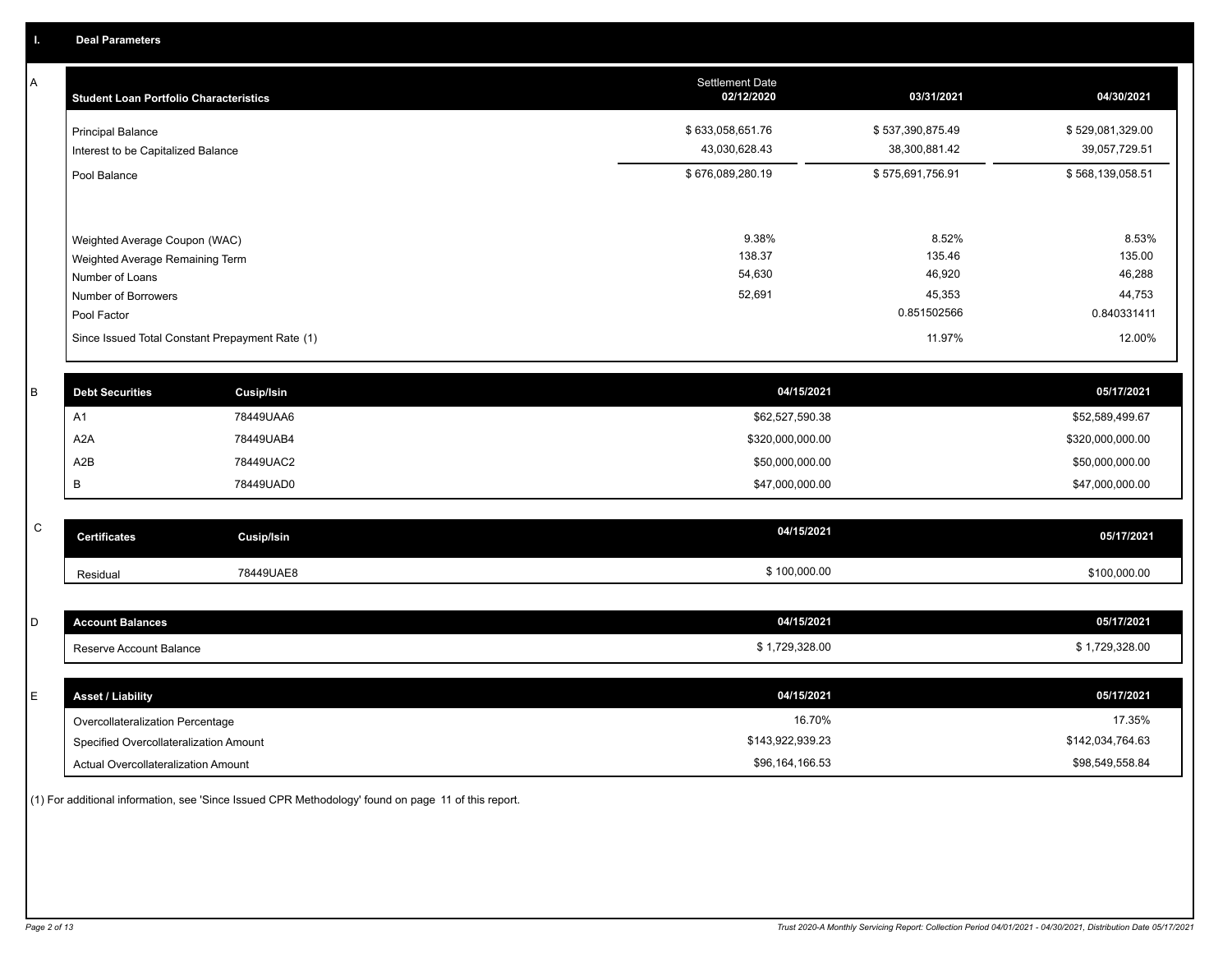| 8,445,766.23<br><b>Borrower Principal</b><br>0.00<br><b>Consolidation Activity Principal</b><br>0.00<br>Seller Principal Reimbursement<br>0.00<br>Servicer Principal Reimbursement<br>0.00<br>Delinquent Principal Purchases by Servicer<br>35,279.55<br><b>Other Principal Deposits</b><br>\$8,481,045.78<br><b>Total Principal Receipts</b><br>В<br><b>Student Loan Interest Receipts</b><br>2,561,404.96<br><b>Borrower Interest</b><br>0.00<br><b>Consolidation Activity Interest</b><br>0.00<br>Seller Interest Reimbursement<br>0.00<br>Servicer Interest Reimbursement<br>0.00<br>Delinquent Interest Purchases by Servicer<br>1,287.81<br><b>Other Interest Deposits</b><br>\$2,562,692.77<br><b>Total Interest Receipts</b><br>\$37,849.60<br>C<br><b>Recoveries on Realized Losses</b><br>\$291.54<br>D<br><b>Investment Income</b><br>\$0.00<br>Е<br><b>Funds Borrowed from Next Collection Period</b><br>\$0.00<br>F.<br><b>Funds Repaid from Prior Collection Period</b><br>\$0.00<br>G<br>Loan Sale or Purchase Proceeds<br>\$0.00<br>н<br>Initial Deposits to Distribution Account<br>\$0.00<br><b>Excess Transferred from Other Accounts</b><br>\$0.00<br><b>Borrower Benefit Reimbursements</b><br>J<br>\$0.00<br><b>Other Deposits</b><br>Κ<br>\$0.00<br>L<br><b>Other Fees Collected</b><br>\$11,081,879.69<br>м<br><b>AVAILABLE FUNDS</b><br>\$171,499.29<br>Non-Cash Principal Activity During Collection Period<br>N<br>\$36,567.36<br>Aggregate Purchased Amounts by the Depositor, Servicer or Seller<br>O<br>\$0.00<br>P<br>Aggregate Loan Substitutions | Α | <b>Student Loan Principal Receipts</b> |  |
|-----------------------------------------------------------------------------------------------------------------------------------------------------------------------------------------------------------------------------------------------------------------------------------------------------------------------------------------------------------------------------------------------------------------------------------------------------------------------------------------------------------------------------------------------------------------------------------------------------------------------------------------------------------------------------------------------------------------------------------------------------------------------------------------------------------------------------------------------------------------------------------------------------------------------------------------------------------------------------------------------------------------------------------------------------------------------------------------------------------------------------------------------------------------------------------------------------------------------------------------------------------------------------------------------------------------------------------------------------------------------------------------------------------------------------------------------------------------------------------------------------------------------------------------------------------------------------------|---|----------------------------------------|--|
|                                                                                                                                                                                                                                                                                                                                                                                                                                                                                                                                                                                                                                                                                                                                                                                                                                                                                                                                                                                                                                                                                                                                                                                                                                                                                                                                                                                                                                                                                                                                                                                   |   |                                        |  |
|                                                                                                                                                                                                                                                                                                                                                                                                                                                                                                                                                                                                                                                                                                                                                                                                                                                                                                                                                                                                                                                                                                                                                                                                                                                                                                                                                                                                                                                                                                                                                                                   |   |                                        |  |
|                                                                                                                                                                                                                                                                                                                                                                                                                                                                                                                                                                                                                                                                                                                                                                                                                                                                                                                                                                                                                                                                                                                                                                                                                                                                                                                                                                                                                                                                                                                                                                                   |   |                                        |  |
|                                                                                                                                                                                                                                                                                                                                                                                                                                                                                                                                                                                                                                                                                                                                                                                                                                                                                                                                                                                                                                                                                                                                                                                                                                                                                                                                                                                                                                                                                                                                                                                   |   |                                        |  |
|                                                                                                                                                                                                                                                                                                                                                                                                                                                                                                                                                                                                                                                                                                                                                                                                                                                                                                                                                                                                                                                                                                                                                                                                                                                                                                                                                                                                                                                                                                                                                                                   |   |                                        |  |
|                                                                                                                                                                                                                                                                                                                                                                                                                                                                                                                                                                                                                                                                                                                                                                                                                                                                                                                                                                                                                                                                                                                                                                                                                                                                                                                                                                                                                                                                                                                                                                                   |   |                                        |  |
|                                                                                                                                                                                                                                                                                                                                                                                                                                                                                                                                                                                                                                                                                                                                                                                                                                                                                                                                                                                                                                                                                                                                                                                                                                                                                                                                                                                                                                                                                                                                                                                   |   |                                        |  |
|                                                                                                                                                                                                                                                                                                                                                                                                                                                                                                                                                                                                                                                                                                                                                                                                                                                                                                                                                                                                                                                                                                                                                                                                                                                                                                                                                                                                                                                                                                                                                                                   |   |                                        |  |
|                                                                                                                                                                                                                                                                                                                                                                                                                                                                                                                                                                                                                                                                                                                                                                                                                                                                                                                                                                                                                                                                                                                                                                                                                                                                                                                                                                                                                                                                                                                                                                                   |   |                                        |  |
|                                                                                                                                                                                                                                                                                                                                                                                                                                                                                                                                                                                                                                                                                                                                                                                                                                                                                                                                                                                                                                                                                                                                                                                                                                                                                                                                                                                                                                                                                                                                                                                   |   |                                        |  |
|                                                                                                                                                                                                                                                                                                                                                                                                                                                                                                                                                                                                                                                                                                                                                                                                                                                                                                                                                                                                                                                                                                                                                                                                                                                                                                                                                                                                                                                                                                                                                                                   |   |                                        |  |
|                                                                                                                                                                                                                                                                                                                                                                                                                                                                                                                                                                                                                                                                                                                                                                                                                                                                                                                                                                                                                                                                                                                                                                                                                                                                                                                                                                                                                                                                                                                                                                                   |   |                                        |  |
|                                                                                                                                                                                                                                                                                                                                                                                                                                                                                                                                                                                                                                                                                                                                                                                                                                                                                                                                                                                                                                                                                                                                                                                                                                                                                                                                                                                                                                                                                                                                                                                   |   |                                        |  |
|                                                                                                                                                                                                                                                                                                                                                                                                                                                                                                                                                                                                                                                                                                                                                                                                                                                                                                                                                                                                                                                                                                                                                                                                                                                                                                                                                                                                                                                                                                                                                                                   |   |                                        |  |
|                                                                                                                                                                                                                                                                                                                                                                                                                                                                                                                                                                                                                                                                                                                                                                                                                                                                                                                                                                                                                                                                                                                                                                                                                                                                                                                                                                                                                                                                                                                                                                                   |   |                                        |  |
|                                                                                                                                                                                                                                                                                                                                                                                                                                                                                                                                                                                                                                                                                                                                                                                                                                                                                                                                                                                                                                                                                                                                                                                                                                                                                                                                                                                                                                                                                                                                                                                   |   |                                        |  |
|                                                                                                                                                                                                                                                                                                                                                                                                                                                                                                                                                                                                                                                                                                                                                                                                                                                                                                                                                                                                                                                                                                                                                                                                                                                                                                                                                                                                                                                                                                                                                                                   |   |                                        |  |
|                                                                                                                                                                                                                                                                                                                                                                                                                                                                                                                                                                                                                                                                                                                                                                                                                                                                                                                                                                                                                                                                                                                                                                                                                                                                                                                                                                                                                                                                                                                                                                                   |   |                                        |  |
|                                                                                                                                                                                                                                                                                                                                                                                                                                                                                                                                                                                                                                                                                                                                                                                                                                                                                                                                                                                                                                                                                                                                                                                                                                                                                                                                                                                                                                                                                                                                                                                   |   |                                        |  |
|                                                                                                                                                                                                                                                                                                                                                                                                                                                                                                                                                                                                                                                                                                                                                                                                                                                                                                                                                                                                                                                                                                                                                                                                                                                                                                                                                                                                                                                                                                                                                                                   |   |                                        |  |
|                                                                                                                                                                                                                                                                                                                                                                                                                                                                                                                                                                                                                                                                                                                                                                                                                                                                                                                                                                                                                                                                                                                                                                                                                                                                                                                                                                                                                                                                                                                                                                                   |   |                                        |  |
|                                                                                                                                                                                                                                                                                                                                                                                                                                                                                                                                                                                                                                                                                                                                                                                                                                                                                                                                                                                                                                                                                                                                                                                                                                                                                                                                                                                                                                                                                                                                                                                   |   |                                        |  |
|                                                                                                                                                                                                                                                                                                                                                                                                                                                                                                                                                                                                                                                                                                                                                                                                                                                                                                                                                                                                                                                                                                                                                                                                                                                                                                                                                                                                                                                                                                                                                                                   |   |                                        |  |
|                                                                                                                                                                                                                                                                                                                                                                                                                                                                                                                                                                                                                                                                                                                                                                                                                                                                                                                                                                                                                                                                                                                                                                                                                                                                                                                                                                                                                                                                                                                                                                                   |   |                                        |  |
|                                                                                                                                                                                                                                                                                                                                                                                                                                                                                                                                                                                                                                                                                                                                                                                                                                                                                                                                                                                                                                                                                                                                                                                                                                                                                                                                                                                                                                                                                                                                                                                   |   |                                        |  |
|                                                                                                                                                                                                                                                                                                                                                                                                                                                                                                                                                                                                                                                                                                                                                                                                                                                                                                                                                                                                                                                                                                                                                                                                                                                                                                                                                                                                                                                                                                                                                                                   |   |                                        |  |
|                                                                                                                                                                                                                                                                                                                                                                                                                                                                                                                                                                                                                                                                                                                                                                                                                                                                                                                                                                                                                                                                                                                                                                                                                                                                                                                                                                                                                                                                                                                                                                                   |   |                                        |  |
|                                                                                                                                                                                                                                                                                                                                                                                                                                                                                                                                                                                                                                                                                                                                                                                                                                                                                                                                                                                                                                                                                                                                                                                                                                                                                                                                                                                                                                                                                                                                                                                   |   |                                        |  |
|                                                                                                                                                                                                                                                                                                                                                                                                                                                                                                                                                                                                                                                                                                                                                                                                                                                                                                                                                                                                                                                                                                                                                                                                                                                                                                                                                                                                                                                                                                                                                                                   |   |                                        |  |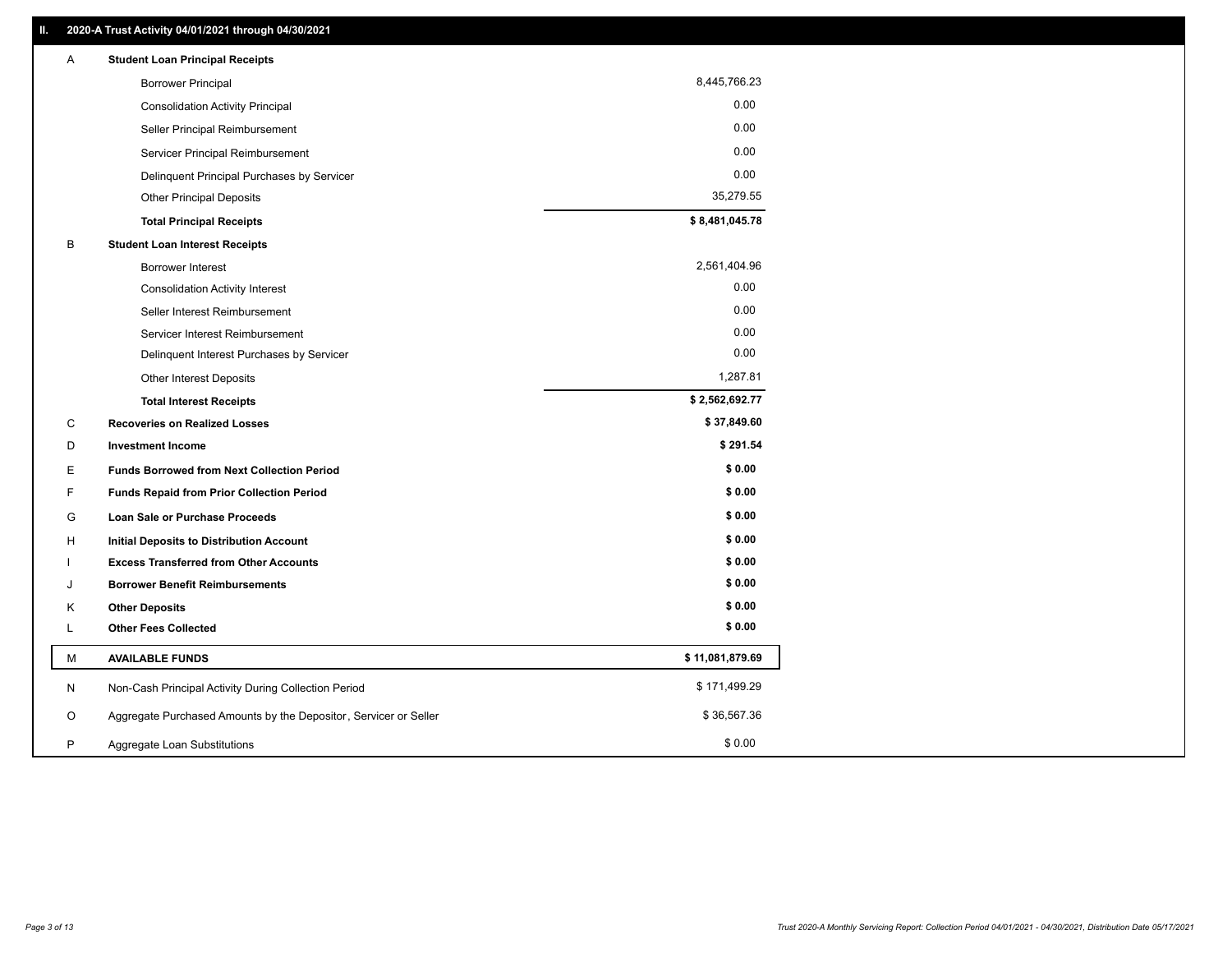|                   |                       |                          |         |                                                           | <b>Loans by Repayment Status</b> |                            |                          |         |                                                                  |                |                            |
|-------------------|-----------------------|--------------------------|---------|-----------------------------------------------------------|----------------------------------|----------------------------|--------------------------|---------|------------------------------------------------------------------|----------------|----------------------------|
|                   |                       |                          |         | 04/30/2021                                                |                                  |                            |                          |         | 03/31/2021                                                       |                |                            |
|                   |                       | <b>Wtd Avg</b><br>Coupon | # Loans | Principal and<br><b>Interest Accrued</b><br>to Capitalize | % of Principal                   | % of Loans in<br>Repay (1) | <b>Wtd Avg</b><br>Coupon | # Loans | <b>Principal and</b><br><b>Interest Accrued</b><br>to Capitalize | % of Principal | % of Loans in<br>Repay (1) |
| INTERIM:          | IN SCHOOL             | 9.71%                    | 5,657   | \$82,714,674.53                                           | 14.559%                          | $-$ %                      | 9.70%                    | 5,751   | \$83,797,887.08                                                  | 14.556%        | $-$ %                      |
|                   | GRACE                 | 9.66%                    | 1,108   | \$15,857,607.53                                           | 2.791%                           | $-$ %                      | 9.66%                    | 1,065   | \$15,009,570.22                                                  | 2.607%         | $-$ %                      |
|                   | <b>DEFERMENT</b>      | 8.97%                    | 2,636   | \$33,459,894.34                                           | 5.889%                           | $-$ %                      | 8.93%                    | 2,657   | \$33,485,238.41                                                  | 5.817%         | $-$ %                      |
| <b>REPAYMENT:</b> | <b>CURRENT</b>        | 8.19%                    | 35,184  | \$409,634,484.85                                          | 72.101%                          | 93.930%                    | 8.20%                    | 35,604  | \$415,371,768.21                                                 | 72.152%        | 93.679%                    |
|                   | 31-60 DAYS DELINQUENT | 9.07%                    | 291     | \$4,320,564.48                                            | 0.760%                           | 0.991%                     | 8.87%                    | 313     | \$4,677,304.47                                                   | 0.812%         | 1.055%                     |
|                   | 61-90 DAYS DELINQUENT | 8.42%                    | 159     | \$2,384,484.69                                            | 0.420%                           | 0.547%                     | 8.48%                    | 172     | \$2,689,486.57                                                   | 0.467%         | 0.607%                     |
|                   | > 90 DAYS DELINQUENT  | 8.82%                    | 108     | \$1,860,841.30                                            | 0.328%                           | 0.427%                     | 8.77%                    | 107     | \$1,681,920.84                                                   | 0.292%         | 0.379%                     |
|                   | <b>FORBEARANCE</b>    | 8.66%                    | 1,145   | \$17,906,506.79                                           | 3.152%                           | 4.106%                     | 8.70%                    | 1,251   | \$18,978,581.11                                                  | 3.297%         | 4.280%                     |
| <b>TOTAL</b>      |                       |                          | 46,288  | \$568,139,058.51                                          | 100.00%                          | 100.00%                    |                          | 46,920  | \$575,691,756.91                                                 | 100.00%        | 100.00%                    |

Percentages may not total 100% due to rounding  $\pmb{\ast}$ 

1 Loans classified in "Repayment" include any loan for which interim interest only, \$25 fixed payments or full principal and interest payments are due.

|                |                                                                                                                            |                          |         |                                                                  | <b>Loans by Borrower Status</b> |                                |                          |         |                                                           |                |                                |
|----------------|----------------------------------------------------------------------------------------------------------------------------|--------------------------|---------|------------------------------------------------------------------|---------------------------------|--------------------------------|--------------------------|---------|-----------------------------------------------------------|----------------|--------------------------------|
|                |                                                                                                                            |                          |         | 04/30/2021                                                       |                                 |                                |                          |         | 03/31/2021                                                |                |                                |
|                |                                                                                                                            | <b>Wtd Avg</b><br>Coupon | # Loans | <b>Principal and</b><br><b>Interest Accrued</b><br>to Capitalize | % of Principal                  | % of Loans in<br>P&I Repay (2) | <b>Wtd Avg</b><br>Coupon | # Loans | Principal and<br><b>Interest Accrued</b><br>to Capitalize | % of Principal | % of Loans in<br>P&I Repay (2) |
| INTERIM:       | IN SCHOOL                                                                                                                  | 9.18%                    | 11,829  | \$173,970,065.86                                                 | 30.621%                         | $-$ %                          | 9.17%                    | 12,021  | \$176,225,422.12                                          | 30.611%        | $-$ %                          |
|                | GRACE                                                                                                                      | 9.16%                    | 2,205   | \$30,868,898.89                                                  | 5.433%                          | $-$ %                          | 9.17%                    | 2,149   | \$29,601,960.57                                           | 5.142%         | $-$ %                          |
|                | <b>DEFERMENT</b>                                                                                                           | 8.60%                    | 4,820   | \$60,328,513.52                                                  | 10.619%                         | $-$ %                          | 8.57%                    | 4,872   | \$60,669,984.65                                           | 10.539%        | $-$ %                          |
| P&I REPAYMENT: | <b>CURRENT</b>                                                                                                             | 8.01%                    | 25,774  | \$277,053,372.05                                                 | 48.765%                         | 91.445%                        | 8.02%                    | 26,077  | \$281,841,377.85                                          | 48.957%        | 91.153%                        |
|                | 31-60 DAYS DELINQUENT                                                                                                      | 9.13%                    | 264     | \$3,952,772.58                                                   | 0.696%                          | 1.305%                         | 8.77%                    | 285     | \$4,216,610.61                                            | 0.732%         | 1.364%                         |
|                | 61-90 DAYS DELINQUENT                                                                                                      | 8.32%                    | 148     | \$2,270,188.65                                                   | 0.400%                          | 0.749%                         | 8.37%                    | 162     | \$2,533,653.33                                            | 0.440%         | 0.819%                         |
|                | > 90 DAYS DELINQUENT                                                                                                       | 8.83%                    | 103     | \$1,788,740.17                                                   | 0.315%                          | 0.590%                         | 8.77%                    | 103     | \$1,624,166.67                                            | 0.282%         | 0.525%                         |
|                | FORBEARANCE                                                                                                                | 8.66%                    | 1,145   | \$17,906,506.79                                                  | 3.152%                          | 5.910%                         | 8.70%                    | 1,251   | \$18,978,581.11                                           | 3.297%         | 6.138%                         |
| <b>TOTAL</b>   |                                                                                                                            |                          | 46,288  | \$568,139,058.51                                                 | 100.00%                         | 100.00%                        |                          | 46,920  | \$575,691,756.91                                          | 100.00%        | 100.00%                        |
|                | Percentages may not total 100% due to rounding                                                                             |                          |         |                                                                  |                                 |                                |                          |         |                                                           |                |                                |
| $\overline{2}$ | Loans classified in "P&I Repayment" includes only those loans for which scheduled principal and interest payments are due. |                          |         |                                                                  |                                 |                                |                          |         |                                                           |                |                                |

To conform with company standard reporting these sections now include Princial and Interest Accrued to Capitalize .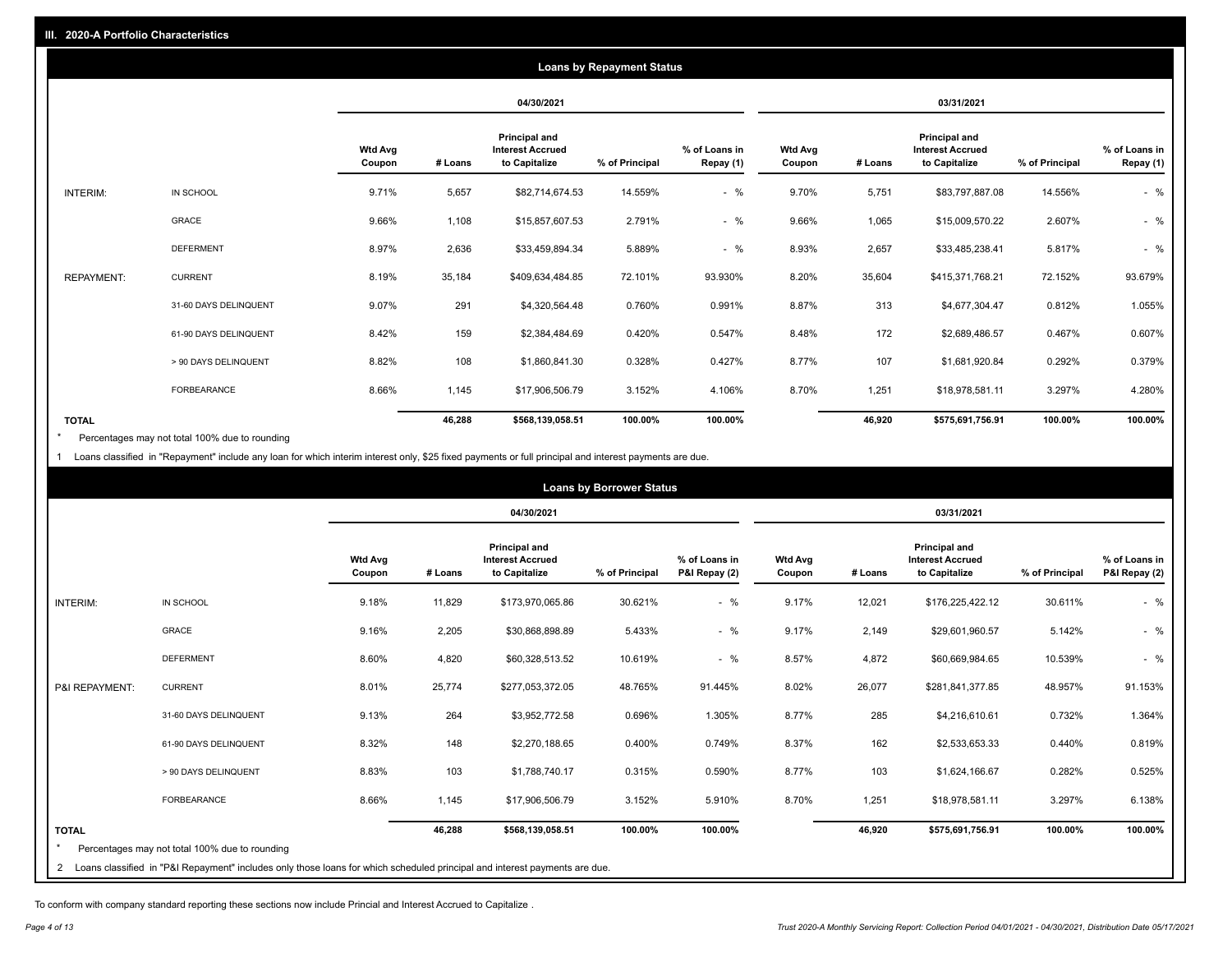|                                                                                                  | 4/30/2021<br>\$568,139,058.51 | 3/31/2021<br>\$575,691,756.91 |
|--------------------------------------------------------------------------------------------------|-------------------------------|-------------------------------|
| Pool Balance<br>Total # Loans                                                                    | 46,288                        | 46,920                        |
| Total # Borrowers                                                                                | 44,753                        | 45,353                        |
| Weighted Average Coupon                                                                          | 8.53%                         | 8.52%                         |
| Weighted Average Remaining Term                                                                  | 135.00                        | 135.46                        |
| Percent of Pool - Cosigned                                                                       | 92.8%                         | 92.8%                         |
| Percent of Pool - Non Cosigned                                                                   | 7.2%                          | 7.2%                          |
| Borrower Interest Accrued for Period                                                             | \$3,694,374.85                | \$3,880,638.33                |
| Outstanding Borrower Interest Accrued                                                            | \$42,819,320.71               | \$42,139,938.95               |
|                                                                                                  |                               |                               |
| Gross Principal Realized Loss - Periodic *                                                       | \$252,383.86                  | \$318,558.51                  |
| Gross Principal Realized Loss - Cumulative *                                                     | \$5,624,958.36                | \$5,372,574.50                |
| Recoveries on Realized Losses - Periodic                                                         | \$37,849.60                   | \$50,935.97                   |
| Recoveries on Realized Losses - Cumulative                                                       | \$431,932.00                  | \$394,082.40                  |
| Net Losses - Periodic                                                                            | \$214,534.26                  | \$267,622.54                  |
| Net Losses - Cumulative                                                                          | \$5,193,026.36                | \$4,978,492.10                |
| Non-Cash Principal Activity - Capitalized Interest                                               | \$427,176.41                  | \$943,705.74                  |
| Since Issued Total Constant Prepayment Rate (CPR) (1)                                            | 12.00%                        | 11.97%                        |
| <b>Loan Substitutions</b>                                                                        | \$0.00                        | \$0.00                        |
| <b>Cumulative Loan Substitutions</b>                                                             | \$0.00                        | \$0.00                        |
| <b>Unpaid Servicing Fees</b>                                                                     | \$0.00                        | \$0.00                        |
| <b>Unpaid Administration Fees</b>                                                                | \$0.00                        | \$0.00                        |
| <b>Unpaid Carryover Servicing Fees</b>                                                           | \$0.00                        | \$0.00                        |
| Note Interest Shortfall                                                                          | \$0.00                        | \$0.00                        |
| Loans in Modification                                                                            | \$17,070,807.29               | \$16,951,530.55               |
| % of Loans in Modification as a % of Loans in Repayment (P&I)                                    | 5.99%                         | 5.84%                         |
|                                                                                                  |                               |                               |
| % Annualized Gross Principal Realized Loss - Periodic as a %<br>of Loans in Repayment (P&I) * 12 | 1.06%                         | 1.32%                         |
| % Gross Principal Realized Loss - Cumulative as a % of<br><b>Original Pool Balance</b>           | 0.83%                         | 0.79%                         |

\* In accordance with the Servicer's current policies and procedures, after September 1, 2017 loans subject to bankruptcy claims generally will not be reported as a charged- off unless and until they are delinquent for 120

(1) For additional information, see 'Since Issued CPR Methodology' found on page 11 of this report.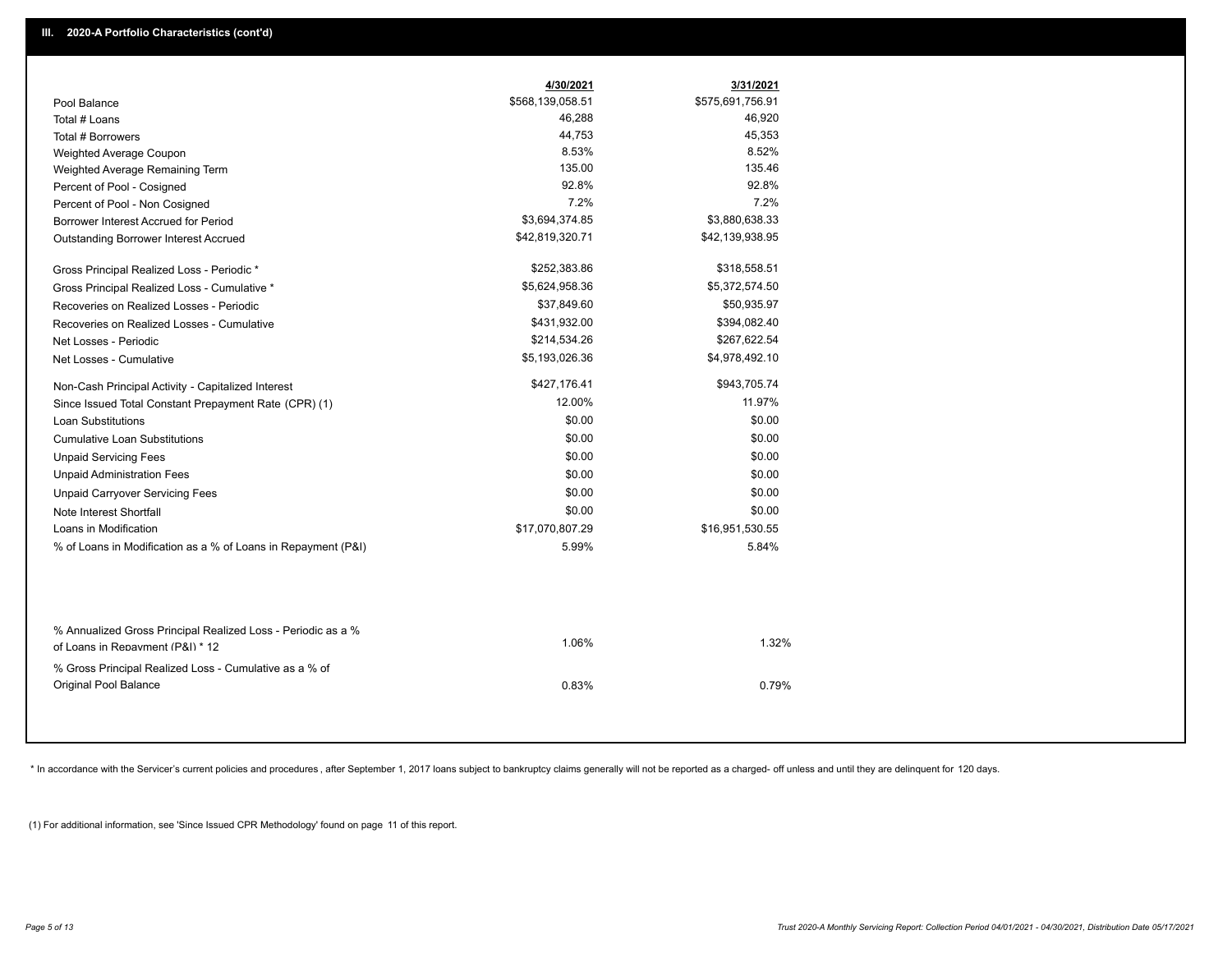#### **Loan Program**  A

|                                    | Weighted<br>Average | # LOANS | <b>\$ AMOUNT</b> | $%$ *    |
|------------------------------------|---------------------|---------|------------------|----------|
| - Smart Option Interest-Only Loans | 7.40%               | 11,632  | \$108,468,853.02 | 19.092%  |
| - Smart Option Fixed Pay Loans     | 8.56%               | 11,730  | \$176,831,487.97 | 31.125%  |
| - Smart Option Deferred Loans      | 8.94%               | 22,926  | \$282,838,717.52 | 49.783%  |
| - Other Loan Programs              | $0.00\%$            | 0       | \$0.00           | 0.000%   |
| <b>Total</b>                       | 8.53%               | 46,288  | \$568,139,058.51 | 100.000% |

\* Percentages may not total 100% due to rounding

B

C

**Index Type**

|                       | Weighted<br>Average | # LOANS | <b>\$ AMOUNT</b> | $%$ *     |
|-----------------------|---------------------|---------|------------------|-----------|
| - Fixed Rate Loans    | 9.60%               | 19,047  | \$247,728,054.54 | 43.603%   |
| - LIBOR Indexed Loans | 7.70%               | 27,241  | \$320,411,003.97 | 56.397%   |
| - Other Index Rates   | $0.00\%$            |         | \$0.00           | $0.000\%$ |
| <b>Total</b>          | 8.53%               | 46,288  | \$568,139,058.51 | 100.000%  |

\* Percentages may not total 100% due to rounding

# **Weighted Average Recent FICO**

| 2,495<br>2,592<br>5,302 | \$29,606,494.71<br>\$30,481,617.25<br>\$66,156,663.91 | 5.211%<br>5.365% |
|-------------------------|-------------------------------------------------------|------------------|
|                         |                                                       |                  |
|                         |                                                       |                  |
|                         |                                                       | 11.644%          |
| 10,219                  | \$127,660,480.79                                      | 22.470%          |
| 25,680                  | \$314,233,801.85                                      | 55.309%          |
| $\mathbf 0$             | \$0.00                                                | 0.000%           |
| 46,288                  | \$568,139,058.51                                      | 100.000%         |
|                         |                                                       |                  |

To conform with company standard reporting these sections now include Princial and Interest Accrued to Capitalize .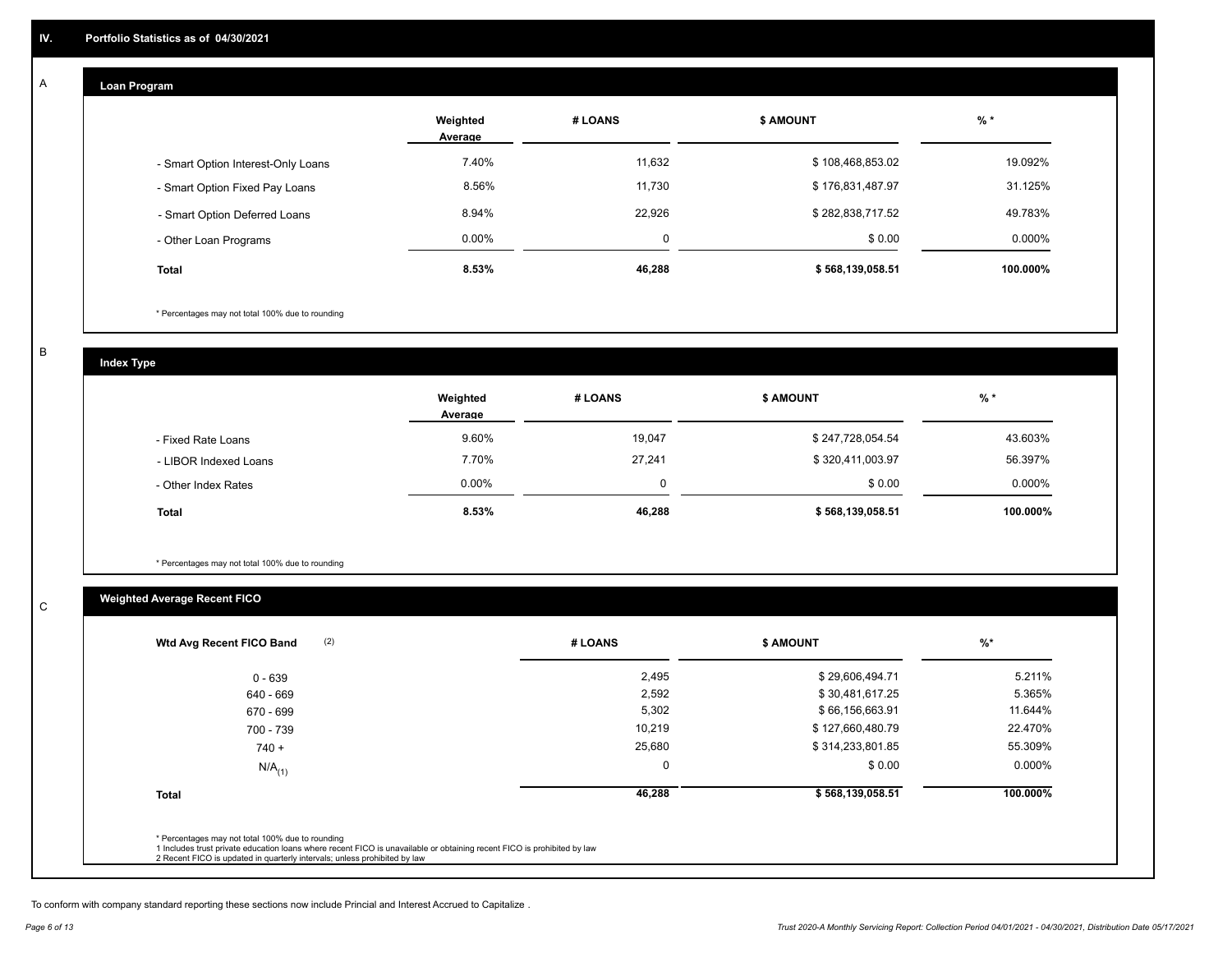| V. |       | 2020-A Reserve Account and Principal Distribution Calculations                       |                  |  |
|----|-------|--------------------------------------------------------------------------------------|------------------|--|
| А. |       | <b>Reserve Account</b>                                                               |                  |  |
|    |       | Specified Reserve Account Balance                                                    | \$1,729,328.00   |  |
|    |       | <b>Actual Reserve Account Balance</b>                                                | \$1,729,328.00   |  |
| В. |       | <b>Principal Distribution Amount</b>                                                 |                  |  |
|    | i.    | Class A Notes Outstanding                                                            | \$432,527,590.38 |  |
|    | ii.   | Pool Balance                                                                         | \$568,139,058.51 |  |
|    | iii.  | First Priority Principal Distribution Amount (i - ii)                                | \$0.00           |  |
|    | iv.   | Class A and B Notes Outstanding                                                      | \$479,527,590.38 |  |
|    | ٧.    | First Priority Principal Distribution Amount                                         | \$0.00           |  |
|    | vi.   | Pool Balance                                                                         | \$568,139,058.51 |  |
|    | vii.  | Specified Overcollateralization Amount                                               | \$142,034,764.63 |  |
|    | viii. | Regular Principal Distribution Amount (if (iv > 0, (iv - v) - (vi - vii))            | \$53,423,296.50  |  |
|    | ix.   | Pool Balance                                                                         | \$568,139,058.51 |  |
|    | х.    | 10% of Initial Pool Balance                                                          | \$67,608,928.02  |  |
|    | xi.   | First Priority Principal Distribution Amount                                         | \$0.00           |  |
|    | xii.  | Regular Principal Distribution Amount                                                | \$53,423,296.50  |  |
|    | xiii. | Available Funds (after payment of waterfall items A through I)                       | \$0.00           |  |
|    |       | xiv. Additional Principal Distribution Amount (if(vi <= x,min(xiii, vi - xi - xii))) | \$0.00           |  |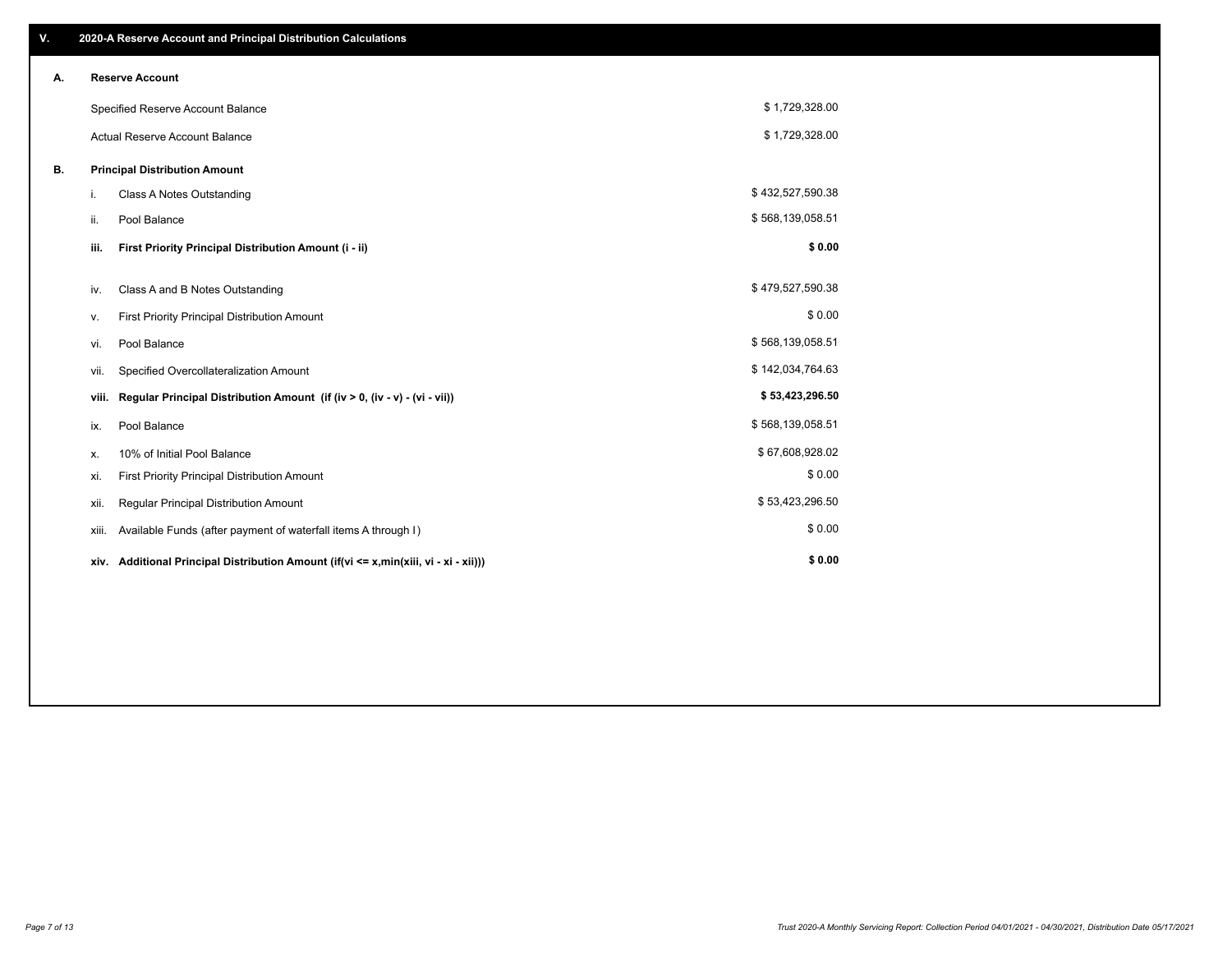|         |                                                                                      | Paid                   | <b>Funds Balance</b>               |
|---------|--------------------------------------------------------------------------------------|------------------------|------------------------------------|
|         | <b>Total Available Funds</b>                                                         |                        | \$11,081,879.69                    |
| A       | <b>Trustee Fees</b>                                                                  | \$0.00                 | \$11,081,879.69                    |
| В       | <b>Servicing Fees</b>                                                                | \$358,260.58           | \$10,723,619.11                    |
| C       | i. Administration Fees<br>ii. Unreimbursed Administrator Advances plus any Unpaid    | \$8,333.00<br>\$0.00   | \$10,715,286.11<br>\$10,715,286.11 |
| D       | Class A Noteholders Interest Distribution Amount                                     | \$659,695.40           | \$10,055,590.71                    |
| Е<br>F. | First Priority Principal Payment<br>Class B Noteholders Interest Distribution Amount | \$0.00<br>\$117,500.00 | \$10,055,590.71<br>\$9,938,090.71  |
| G       | <b>Reinstatement Reserve Account</b>                                                 | \$0.00                 | \$9,938,090.71                     |
| H       | Regular Principal Distribution                                                       | \$9,938,090.71         | \$0.00                             |
|         | <b>Carryover Servicing Fees</b>                                                      | \$0.00                 | \$0.00                             |
| J       | Additional Principal Distribution Amount                                             | \$0.00                 | \$0.00                             |
| Κ       | Unpaid Expenses of Trustee                                                           | \$0.00                 | \$0.00                             |
| L.      | Unpaid Expenses of Administrator                                                     | \$0.00                 | \$0.00                             |
| М       | Remaining Funds to the Residual Certificateholders                                   | \$0.00                 | \$0.00                             |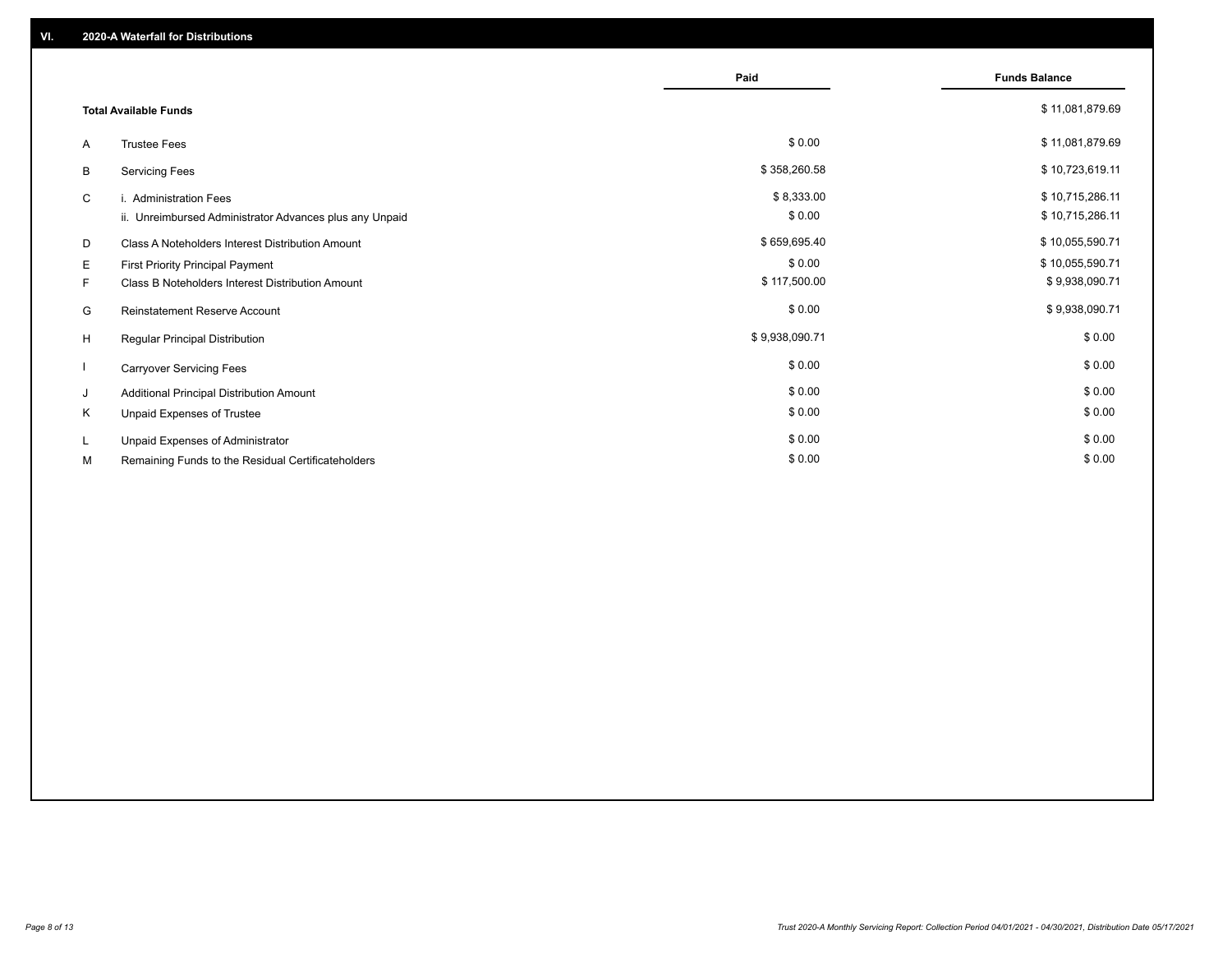| <b>Distribution Amounts</b>                                |                         |                         |                         |
|------------------------------------------------------------|-------------------------|-------------------------|-------------------------|
|                                                            | A <sub>1</sub>          | A <sub>2</sub> A        | A2B                     |
| Cusip/Isin                                                 | 78449UAA6               | 78449UAB4               | 78449UAC2               |
| <b>Beginning Balance</b>                                   | \$62,527,590.38         | \$320,000,000.00        | \$50,000,000.00         |
| Index                                                      | <b>LIBOR</b>            | <b>FIXED</b>            | <b>LIBOR</b>            |
| Spread/Fixed Rate                                          | 0.30%                   | 2.23%                   | 0.83%                   |
| Record Date (Days Prior to Distribution)                   | 1 NEW YORK BUSINESS DAY | 1 NEW YORK BUSINESS DAY | 1 NEW YORK BUSINESS DAY |
| <b>Accrual Period Begin</b>                                | 4/15/2021               | 4/15/2021               | 4/15/2021               |
| <b>Accrual Period End</b>                                  | 5/17/2021               | 5/15/2021               | 5/17/2021               |
| Daycount Fraction                                          | 0.08888889              | 0.08333333              | 0.08888889              |
| Interest Rate*                                             | 0.41463%                | 2.23000%                | 0.94463%                |
| <b>Accrued Interest Factor</b>                             | 0.000368560             | 0.001858333             | 0.000839671             |
| <b>Current Interest Due</b>                                | \$23,045.17             | \$594,666.67            | \$41,983.56             |
| Interest Shortfall from Prior Period Plus Accrued Interest | $\mathsf{\$}$ -         | $\mathsf{\$}$ -         | $$ -$                   |
| <b>Total Interest Due</b>                                  | \$23,045.17             | \$594,666.67            | \$41,983.56             |
| <b>Interest Paid</b>                                       | \$23,045.17             | \$594,666.67            | \$41,983.56             |
| <b>Interest Shortfall</b>                                  | $\mathsf{\$}$ -         | $\mathsf{\$}$ -         | $\mathcal{S}$ -         |
| Principal Paid                                             | \$9,938,090.71          | $\mathsf{\$}$ -         | $$ -$                   |
| <b>Ending Principal Balance</b>                            | \$52,589,499.67         | \$320,000,000.00        | \$50,000,000.00         |
| Paydown Factor                                             | 0.045379410             | 0.000000000             | 0.000000000             |
| <b>Ending Balance Factor</b>                               | 0.240134702             | 1.000000000             | 1.000000000             |

\* Pay rates for Current Distribution. For the interest rates applicable to the next distribution date, please see https://www.salliemae.com/about/investors/data/SMBabrate.txt.

**VII. 2020-A Distributions**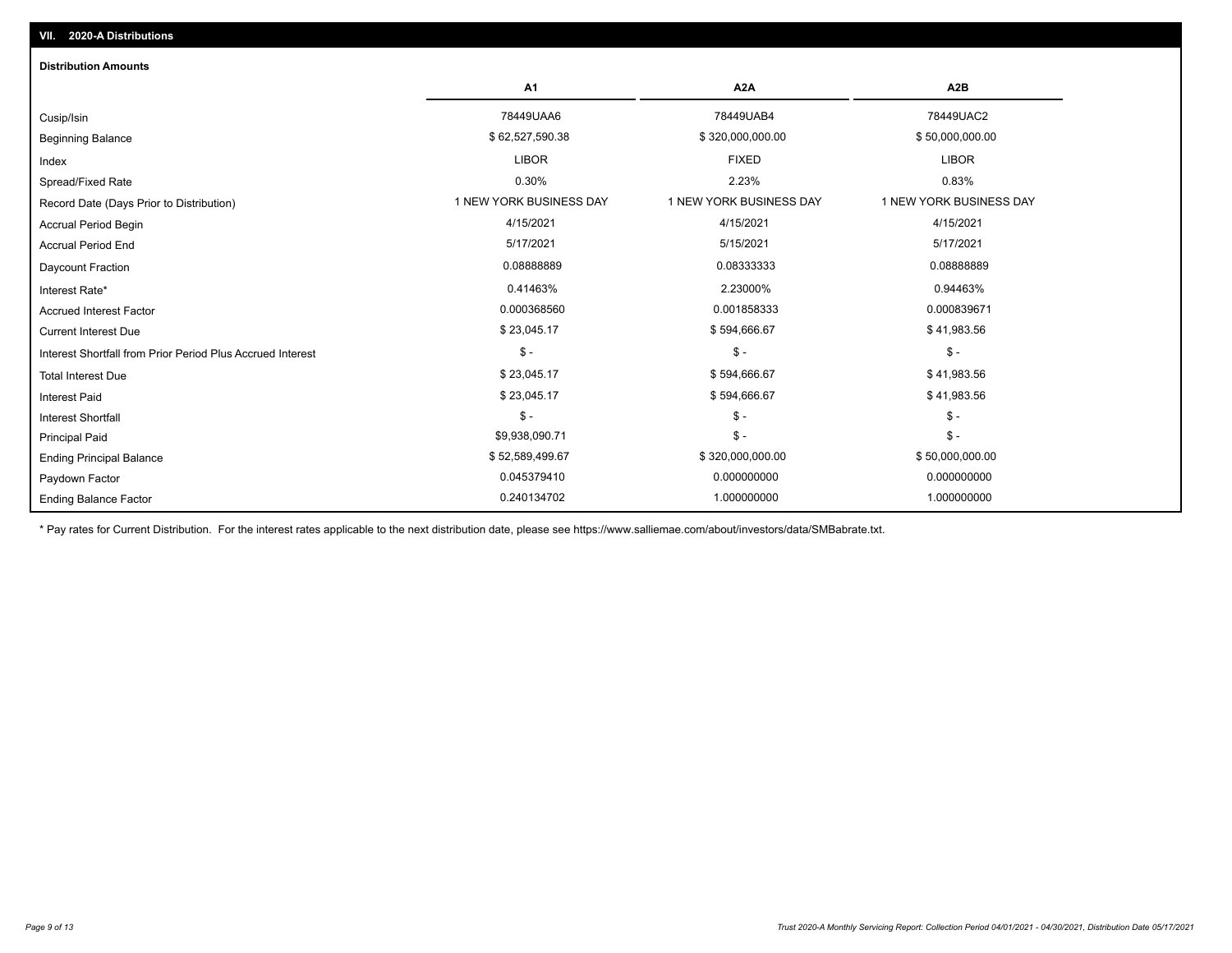| VII. 2020-A Distributions                                  |                         |
|------------------------------------------------------------|-------------------------|
| <b>Distribution Amounts</b>                                |                         |
|                                                            | в                       |
| Cusip/Isin                                                 | 78449UAD0               |
| <b>Beginning Balance</b>                                   | \$47,000,000.00         |
| Index                                                      | <b>FIXED</b>            |
| Spread/Fixed Rate                                          | 3.00%                   |
| Record Date (Days Prior to Distribution)                   | 1 NEW YORK BUSINESS DAY |
| Accrual Period Begin                                       | 4/15/2021               |
| <b>Accrual Period End</b>                                  | 5/15/2021               |
| Daycount Fraction                                          | 0.08333333              |
| Interest Rate*                                             | 3.00000%                |
| <b>Accrued Interest Factor</b>                             | 0.002500000             |
| <b>Current Interest Due</b>                                | \$117,500.00            |
| Interest Shortfall from Prior Period Plus Accrued Interest | $\mathsf{\$}$ -         |
| <b>Total Interest Due</b>                                  | \$117,500.00            |
| <b>Interest Paid</b>                                       | \$117,500.00            |
| Interest Shortfall                                         | $\mathsf{\$}$ -         |
| <b>Principal Paid</b>                                      | $\frac{1}{2}$           |
| <b>Ending Principal Balance</b>                            | \$47,000,000.00         |
| Paydown Factor                                             | 0.000000000             |
| <b>Ending Balance Factor</b>                               | 1.000000000             |

\* Pay rates for Current Distribution. For the interest rates applicable to the next distribution date, please see https://www.salliemae.com/about/investors/data/SMBabrate.txt.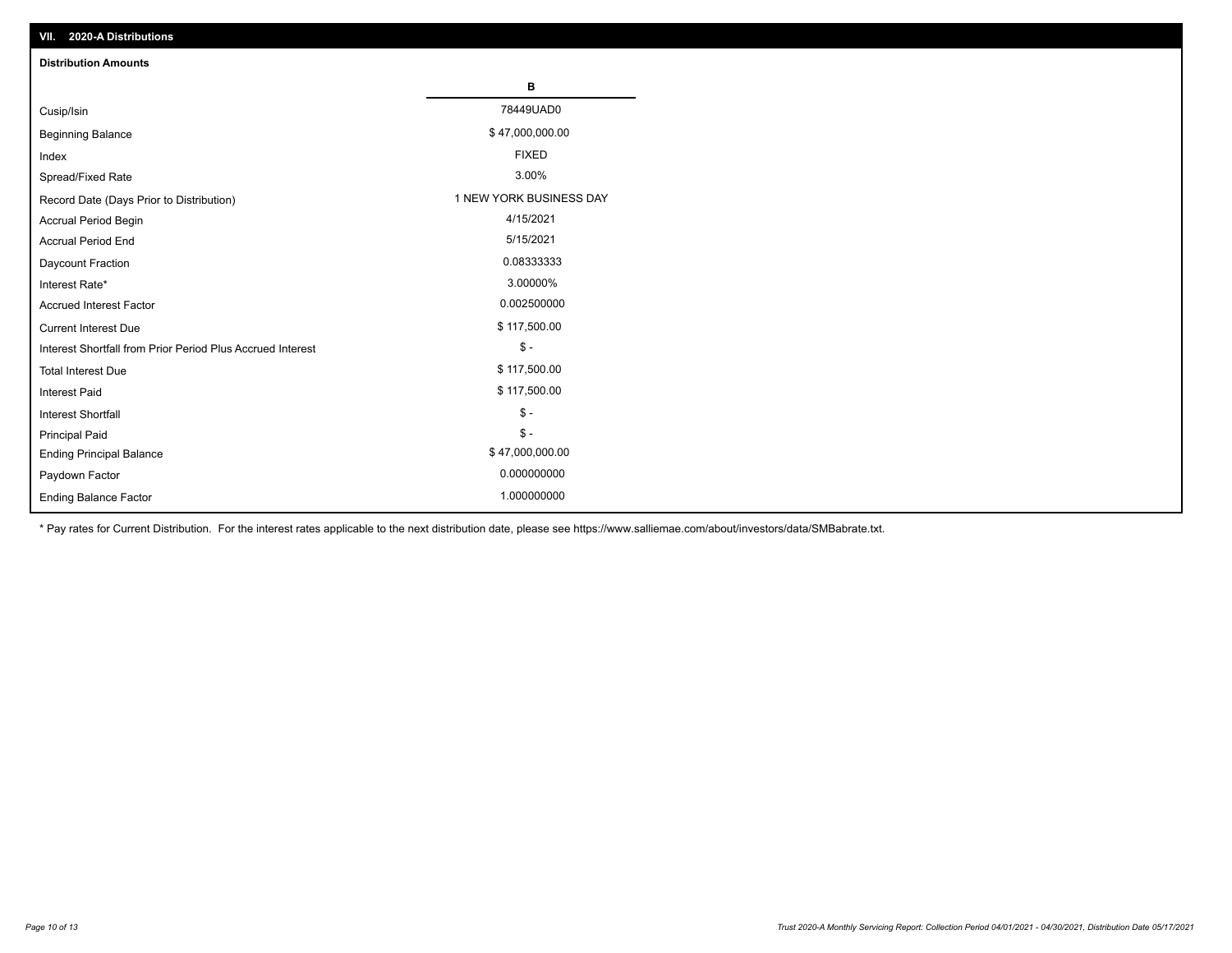### **Since Issued Total CPR**

$$
\text{total CPR} = 1 - \left(\frac{APB}{PPB}\right)^{\left(\frac{12}{MSC}\right)}
$$

APB = Actual period-end Pool Balance PPB = Projected period-end Pool Balance assuming no prepayments and no defaults Pool Balance = Sum(Principal Balance + Interest Accrued to Capitalize Balance) MSC = Months Since Cut-Off

### **Since-Issued Total Constant Prepayment Rate (CPR)**

Since-Issued Total CPR measures prepayments, both voluntary and involuntary, for a trust student loan pool over the life of a transaction. For each trust distribution, the actual month-end pool balance is compared against a month-end pool balance originally projected at issuance assuming no prepayments and defaults. For purposes of Since- Issued Total CPR calculations, projected period end pool balance assumes in-school status loans have up to a six month grace period before moving to repayment, grace status loans remain in grace status until their status end date and then to move to full principal and interest repayment, loans subject to interim interest or fixed payments during their in-school and grace period continue paying interim interest or fixed payments until full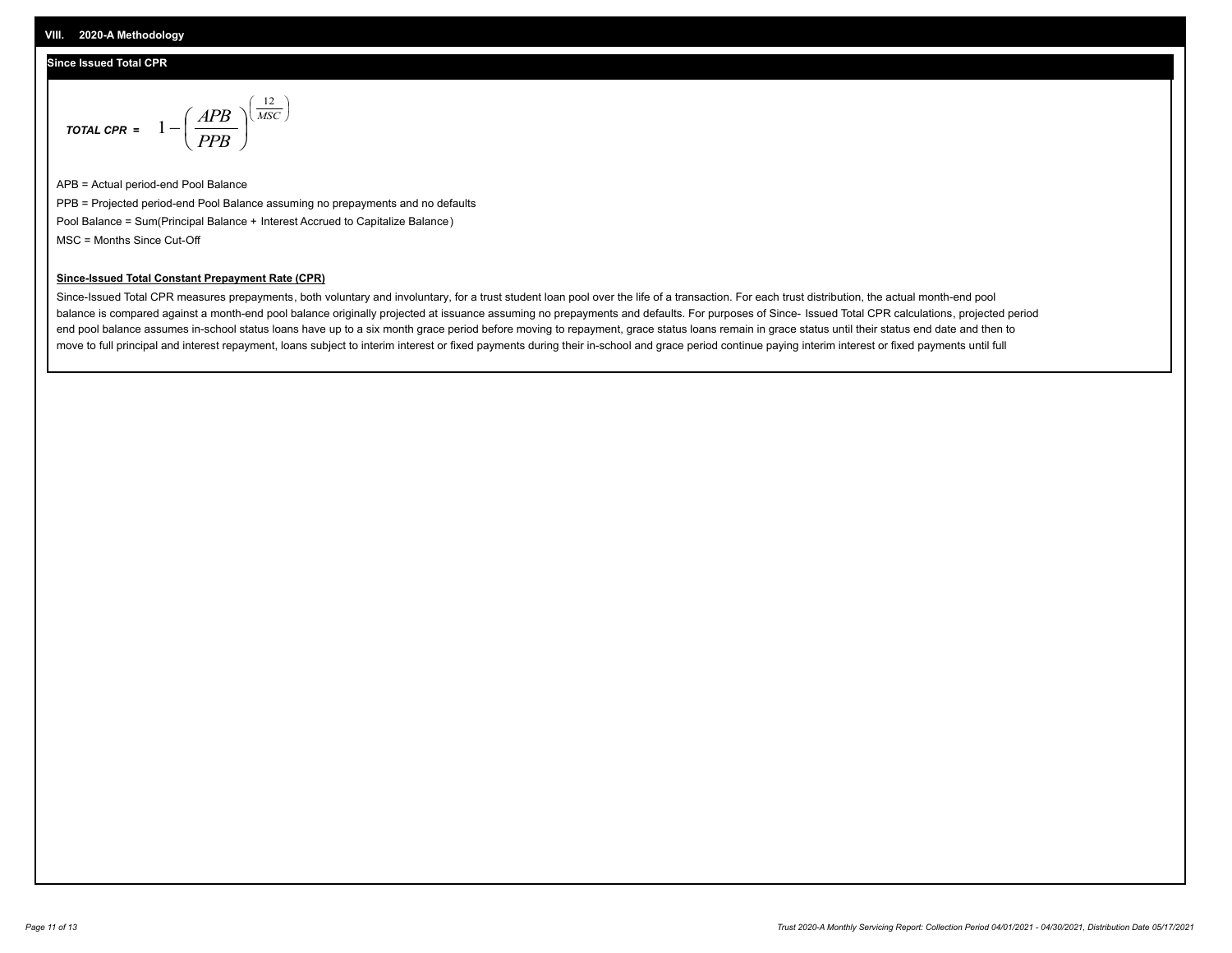## **EU RISK RETENTION**

As of the date of this report, Sallie Mae Bank confirms that (i) it retains, through its ownership of the Depositor (its wholly-owned subsidiary), a material net economic interest of not less than 5% of the aggregate principal balance of the Trust Student Loans in accordance with the EU Retention Rules ; (ii) the retained interest is held via ownership of the R Certificate; and (iii) the retained interest is not subject to any credit risk mitigation, any short position or any other credit risk hedge and has not been sold except as permitted by the EU Retention Rules.